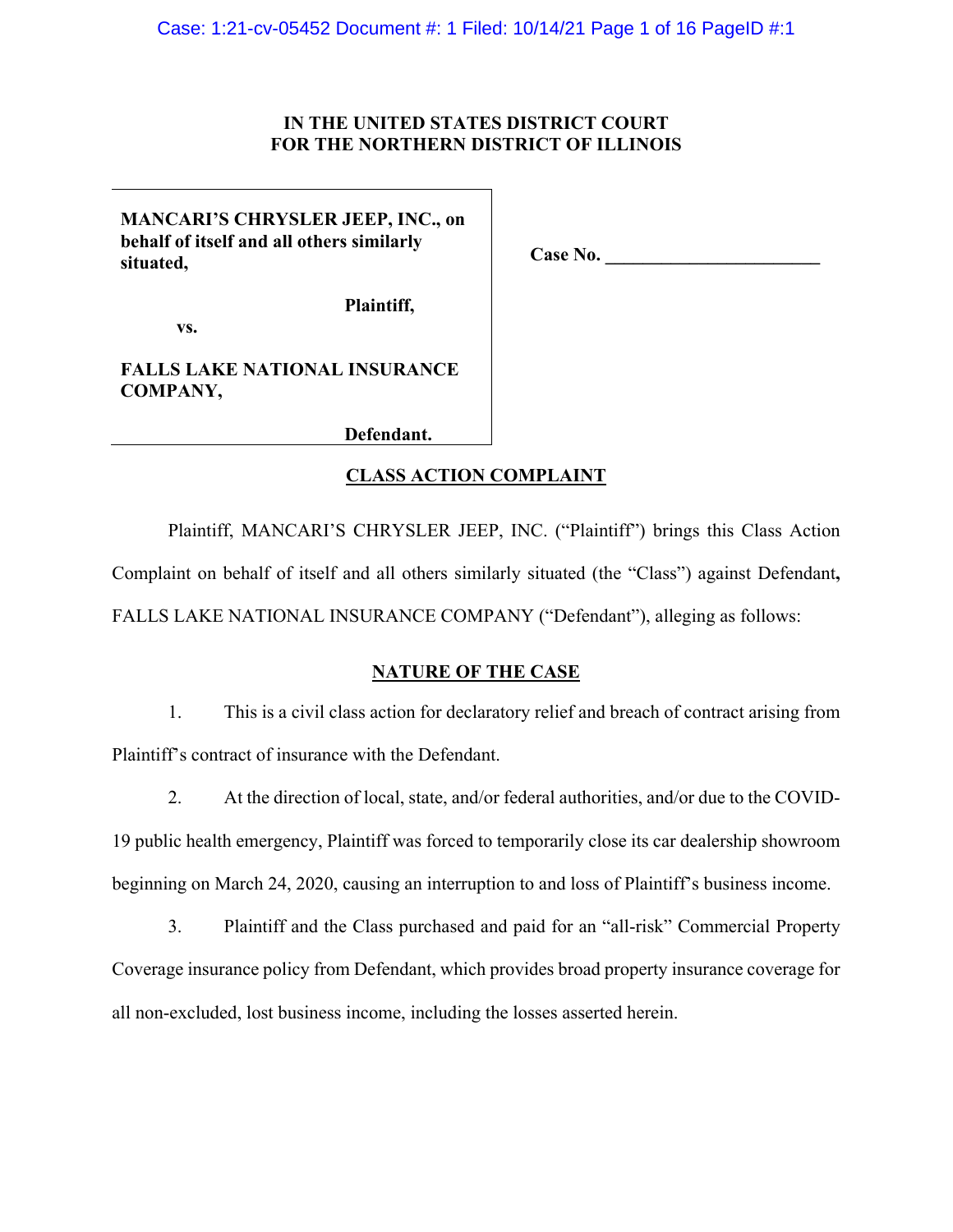#### Case: 1:21-cv-05452 Document #: 1 Filed: 10/14/21 Page 2 of 16 PageID #:2

4. Plaintiff submitted timely notice of his claim to Defendant, but Defendant has refused to provide the purchased coverage to its insured in response to Plaintiff's claim for benefits under the policy.

5. Defendant has similarly refused to, or will refuse to, honor its obligations under the "all-risk" policy(ies) purchased by Plaintiff and the other members of the putative Class of insureds.

#### **PARTIES**

6. Plaintiff, Mancari's Chrysler Jeep, Inc., is a corporation incorporated under the laws of the State of Illinois, and is a citizen of Illinois. Plaintiff operates a car dealership located at 4630 W. 95th Street, Oak Lawn, Illinois 60453 (the "Covered Property").

7. Defendant, Falls Lake National Insurance Company ("Falls Lake"), is a property and casualty insurance company incorporated in the State of Ohio. Falls Lake has its principal place of business in, and is a citizen of, North Carolina.

#### **JURISDICTION**

8. This court has subject matter jurisdiction over this action pursuant to 28 U.S.C. § 1332(d), the Class Action Fairness Act, which affords federal courts with original jurisdiction over cases where any member of the plaintiff class is a citizen of a state different from any defendant (*i.e.,* so-called "minimum diversity of citizenship,") and where the amount in controversy exceeds \$5,000,000, exclusive of interest and costs. Here, there exists minimal diversity of citizenship because Plaintiff (and some members of the Class) and Defendant are citizens of different states, and the aggregated claims of the putative Class members exceed \$5,000,000, exclusive of interest and costs.

9. The Court has personal jurisdiction over Defendant because at all relevant times it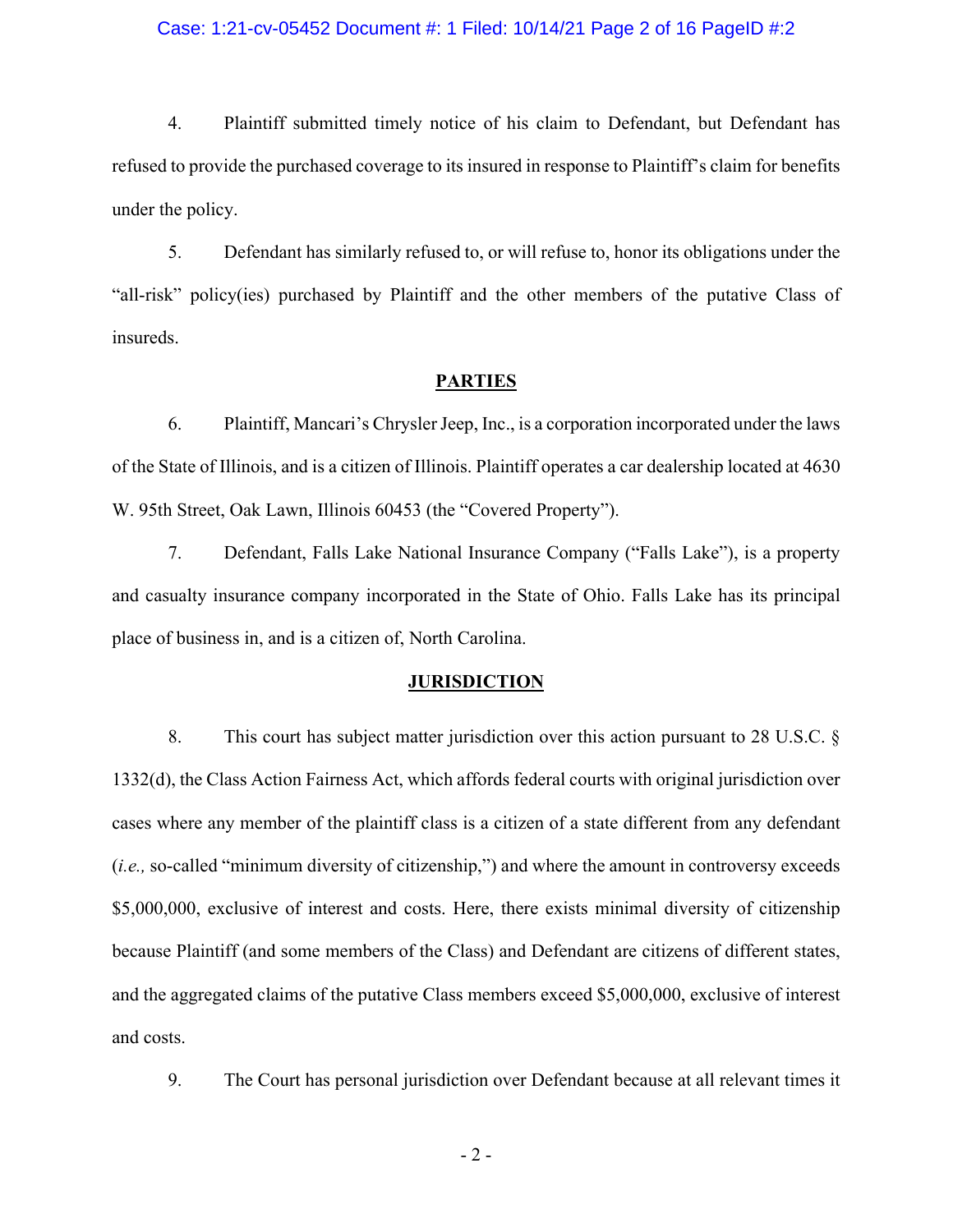#### Case: 1:21-cv-05452 Document #: 1 Filed: 10/14/21 Page 3 of 16 PageID #:3

has engaged in substantial business activities in Illinois. Defendant has, at all relevant times, transacted, solicited, and conducted business in Illinois through its employees, agents, and/or sales representatives, and derived substantial revenue from such business in Illinois.

10. Venue is proper in this district pursuant to 28 U.S.C. § 1391(b)(2) because a substantial part of the events or omissions giving rise to the claim occurred, or a substantial part of property that is the subject of the action is situated, in this district.

#### **FACTUAL BACKGROUND**

### **Plaintiff Purchased an "All-Risk" Policy of Property Insurance That Broadly Provides Coverage for Loss of Business Income, Among Other Things**

11. Plaintiff purchased a contract of insurance from Defendant, whereby Plaintiff agreed to make payments (in the form of premiums) to Defendant in exchange for Defendant's promise to indemnify Plaintiff for losses at the Covered Property, including, but not limited to, business income losses.

12. Plaintiff's contract of insurance with Defendant bears Policy Number APK000020100 (the "Policy") and is effective for the period of February 1, 2020 to February 1, 2021 (the "Policy Term"). The Policy is attached hereto as **Exhibit A**.

13. Plaintiff paid all premiums owed to Defendant under the Policy, and Defendant accepted all such premiums from Plaintiff.

14. The Policy is a form policy issued by Defendant.

15. The Policy is an "all-risk" policy, which provides the broadest property insurance coverage available.

16. The Policy provides coverage for "direct physical loss of or damage to Covered Property at the premises described in the Declarations caused by or resulting from any Covered Cause of Loss."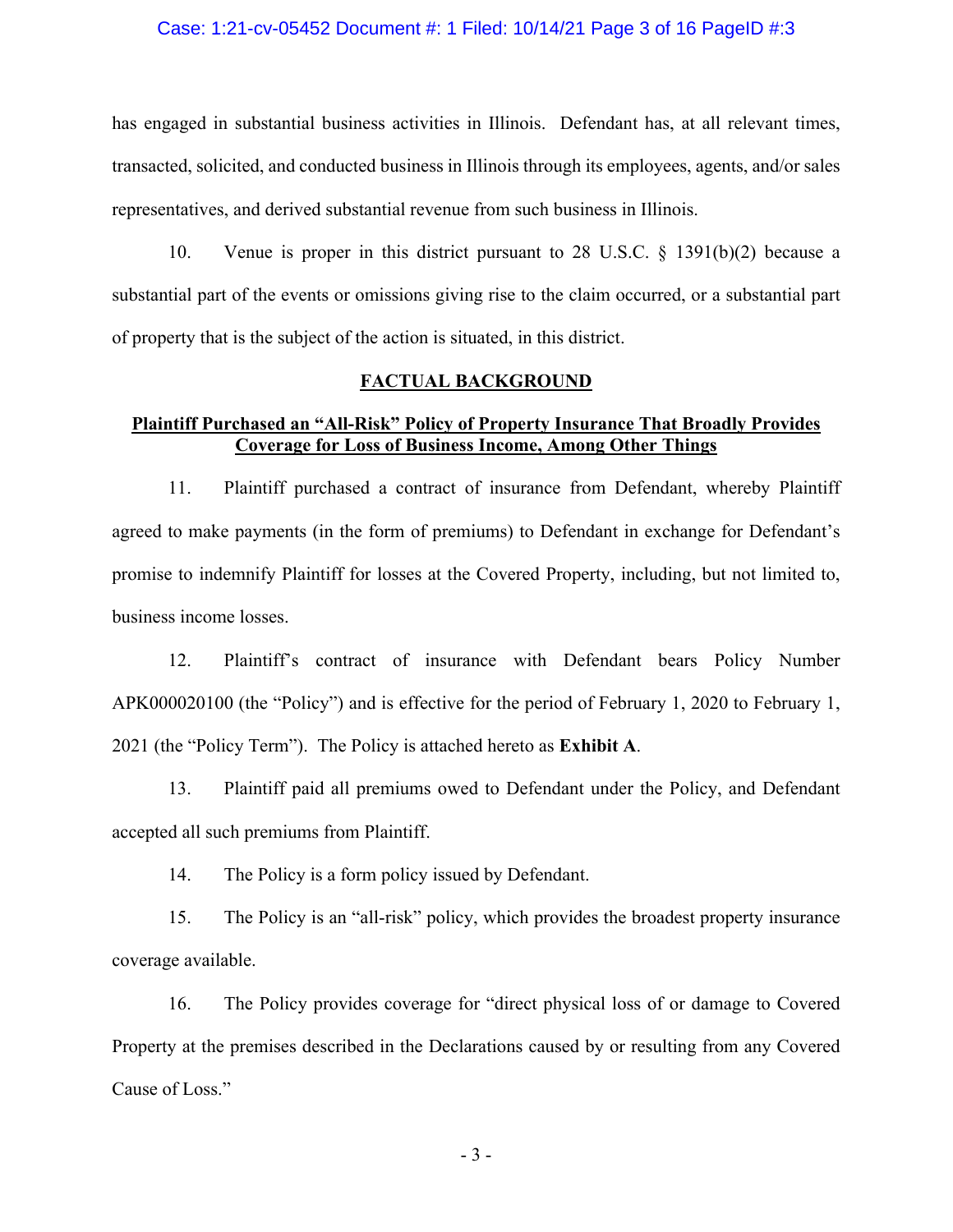#### Case: 1:21-cv-05452 Document #: 1 Filed: 10/14/21 Page 4 of 16 PageID #:4

17. The Policy defines "premises" as "at 4630 W. 95th Street, Oak Lawn, Illinois 60453, the Covered Property.

18. The Policy defines "Covered Cause of Loss" as "direct physical loss unless the loss is excluded or limited in this policy."

19. The Policy does not define the phrase "direct physical loss of or damage to."

20. However, the use of the disjunctive "or" in the phrase "direct physical loss of or damage to" means that coverage is triggered if either a physical loss of property or damage to property occurs. The concepts are separate and distinct and cannot be conflated.

21. Physical loss of, or damage to, property may be reasonably interpreted to occur when a covered cause of loss threatens or renders property unusable or unsuitable for its intended purpose or unsafe for ordinary human occupancy and/or continued use.

22. The Policy provides Plaintiff with, *inter alia*, various business income and extra expense coverages during the Policy Term.

23. Under the Policy, Defendant agrees to pay for the actual loss of "Business Income" sustained by Plaintiff due to the necessary suspension of operations caused by direct physical loss of or damage to the "premises" caused by or resulting from "any Covered Cause of Loss." The Policy describes the covered premises as "4630 W. 95th Street, Oak Lawn, Illinois 60453," the Covered Property, and coverage is listed for Business Income with Extra Expense with a Limit of Insurance of \$12,685,348.

24. Additional coverage is provided under the Policy for business income losses resulting from an "action of civil authority" which prohibits access to the Covered Property, related to a "Covered Cause of Loss" at property other than the Covered Property.

- 4 -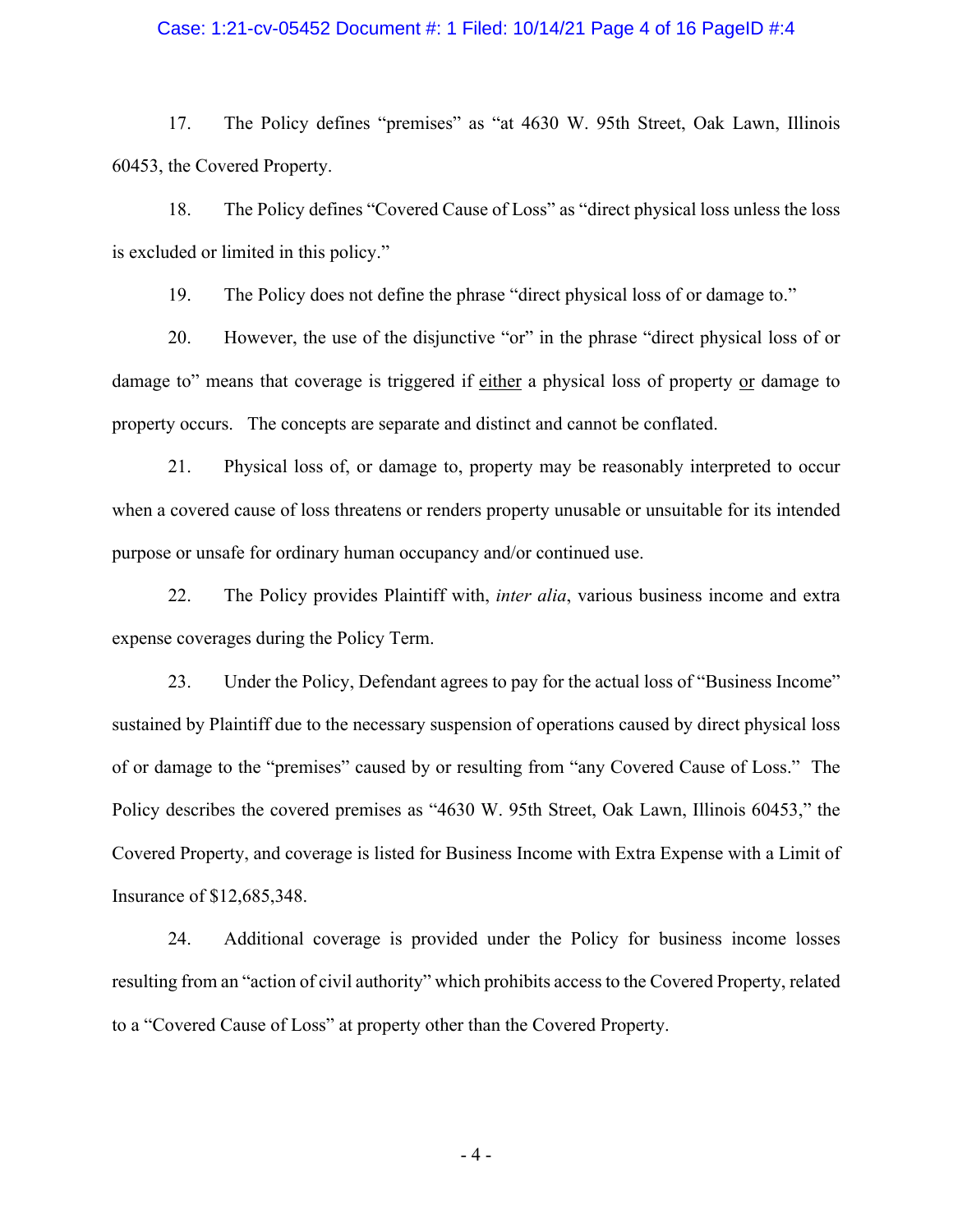#### Case: 1:21-cv-05452 Document #: 1 Filed: 10/14/21 Page 5 of 16 PageID #:5

25. Members of the Class also purchased a policy of insurance from Defendant providing for the same business income loss coverage and using the same form policy provisions.

### **In Response to Covid-19, Illinois and Other State Governments Issue Sweeping Orders Shutting Down "Non-Essential" Businesses**

26. Severe acute respiratory syndrome coronavirus 2 ("COVID-19") has spread, and continues to spread, rapidly across the United States and has been declared a pandemic by the World Health Organization ("WHO"). *See* https://pubmed.ncbi.nlm.nih.gov/32191675/ (last accessed October 13, 2021).

27. The global COVID-19 pandemic is exacerbated by the fact that the deadly virus physically infects and stays on surfaces of objects or materials for many days.

28. According to a study published in *The New England Journal of Medicine*, COVID-19 is widely accepted as a cause of real physical loss and damage. It remains stable and transmittable in aerosols for up to three hours, up to four hours on copper, up to 24 hours on cardboard and up to two to three days on plastic and stainless steel. *See* https://www.nih.gov/newsevents/news-releases/new-coronavirus-stable-hours-surfaces (last accessed October 13, 2021).

29. Another study, published in the *Journal of Hospital Infection*, found: "Human coronaviruses can remain infectious on inanimate surfaces at room temperature for up to 9 days. At a temperature of 30°C or more the duration of persistence is shorter." *See*  https://www.inverse.com/science/coronavirus-4-studies-explain-how-covid-19-sticks-to-surfaces (last accessed October 13, 2021).

30. In response to the COVID-19 public health emergency, on March 12, 2020, the Governor of Illinois, JB Pritzker, declared the entire state of Illinois a disaster area.1 Since March

<sup>1</sup> https://www2.illinois.gov/Pages/Executive-Orders/ExecutiveOrder2020-05.aspx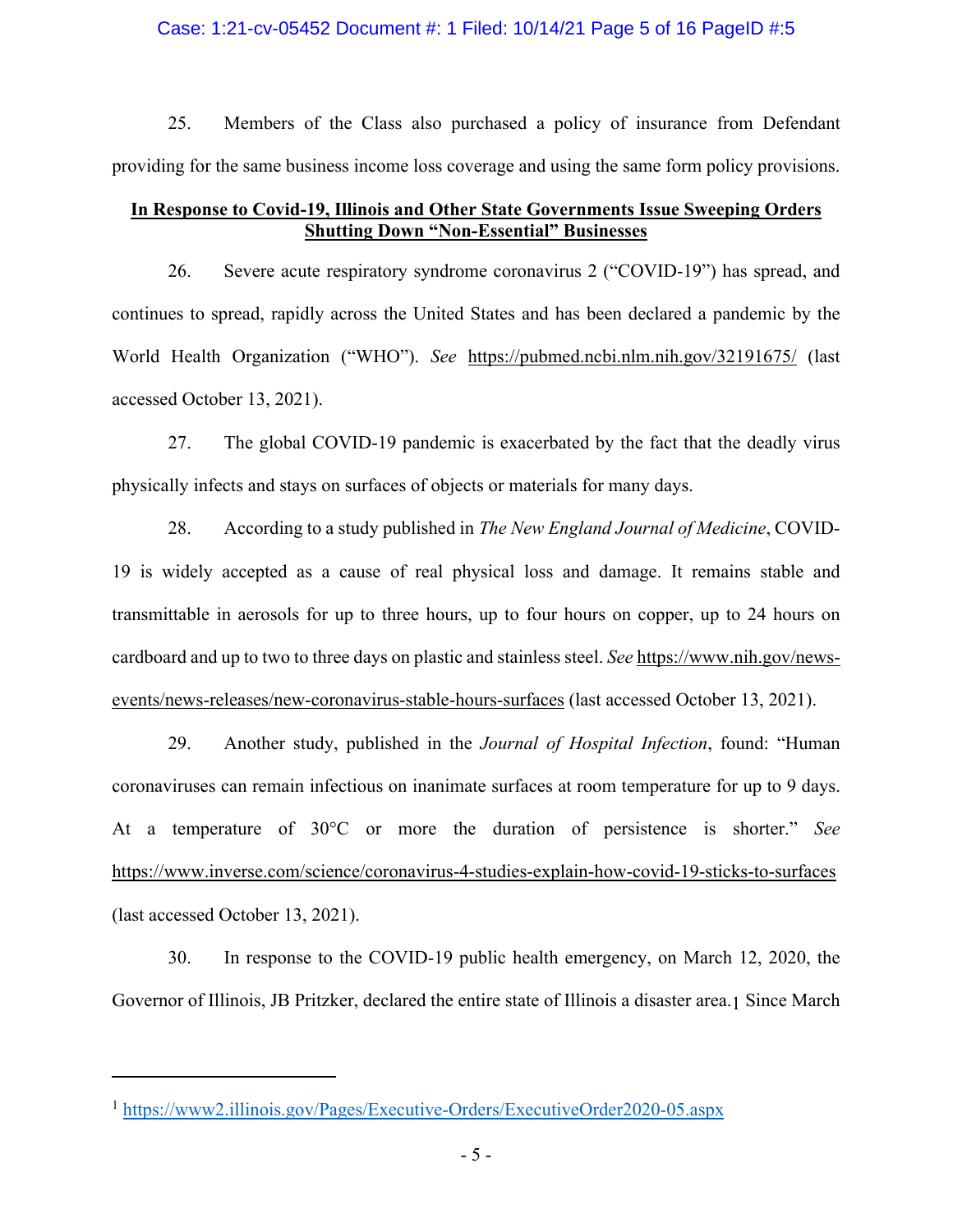#### Case: 1:21-cv-05452 Document #: 1 Filed: 10/14/21 Page 6 of 16 PageID #:6

2020, Governor Pritzker has continued to issue disaster declarations for the entire state of Illinois on a monthly basis.2

31. On March 16, 2020, Governor Pritzker issued an Executive Order limiting gatherings to 50 or less people.3

32. On March 20, 2020, Governor Pritzker issued an Executive Order mandating that residents stay home, and closing all non-essential businesses within the State, including Plaintiff's business.4

33. Pursuant to the Executive Orders issued by Governor Pritzker, car dealerships in the State of Illinois, including Plaintiff, had to close their showroom and sales were to be by appointment only.<sup>5</sup>

34. On April 30, 2020, Governor Pritzker issued an Executive Order requiring that face masks be worn in public, that residents remain home when able, that employees work remotely when able, that non-essential businesses remain closed, and that essential stores may operate at 50 percent capacity.6

<sup>2</sup> https://coronavirus.illinois.gov/s/

<sup>3</sup> https://www2.illinois.gov/Pages/Executive-Orders/ExecutiveOrder2020-07.aspx

<sup>4</sup> https://www2.illinois.gov/Pages/Executive-Orders/ExecutiveOrder2020-10.aspx

<sup>5</sup> https://www.continentalmotors.com/blog/are-car-dealerships-open-during-quarantine-inillinois/

<sup>6</sup> https://www2.illinois.gov/Pages/Executive-Orders/ExecutiveOrder2020-32.aspx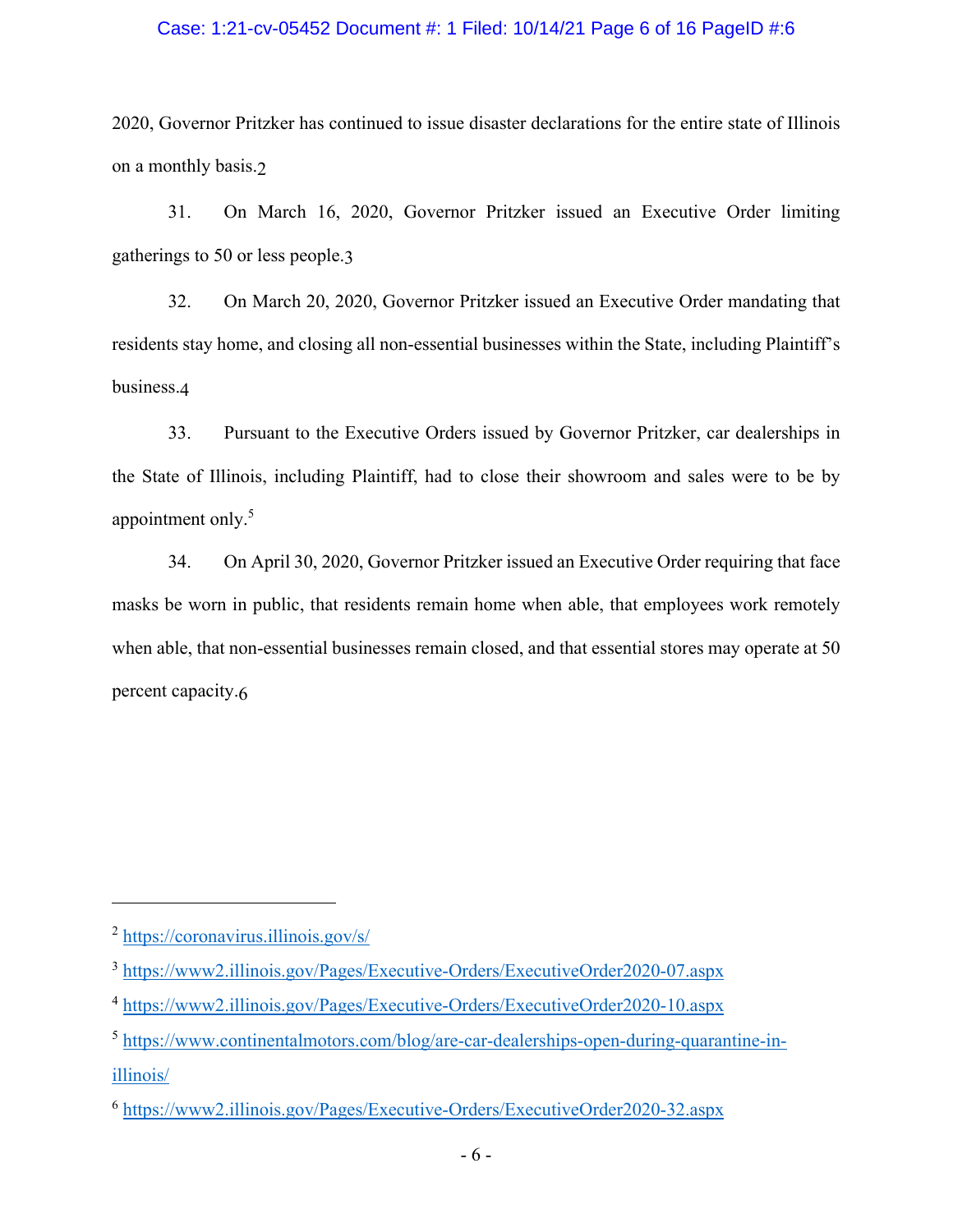## Case: 1:21-cv-05452 Document #: 1 Filed: 10/14/21 Page 7 of 16 PageID #:7

35. On May 29, 2020, the State of Illinois entered Phase 3 of the reopening plan<sup>7</sup>, with Chicago entering Phase 3 on June 3, 2020<sup>8</sup>.

36. During Phase 3, car dealerships could reopen their showrooms, but must maintain less than 50% occupancy.<sup>9</sup>

37. Car dealerships, such as Plaintiff, were among the hardest hit businesses during Covid-19. Nationwide, car dealerships lost an estimated \$33 billion in sales.<sup>10</sup>

38. Most other states, including those in which the putative Class members reside and/or do business, have issued similar compulsory shut-down orders for "non-essential" businesses, or businesses deemed not to be "life sustaining."

39. The closure of all "non-life-sustaining businesses" evidences an awareness on the part of both state and local governments that COVID-19 causes loss of or damage to property. This is particularly true in places where business is conducted, as the contact and interaction necessarily incident to such businesses causes a heightened risk of the property becoming contaminated.

40. For example, a New York City Executive Order entered on March 16, 2020 specifically acknowledged that: "[COVID-19] physically is causing property loss and damage." *See* https://www1.nyc.gov/assets/home/downloads/pdf/executive-orders/2020/eeo-100.pdf (last accessed October 13, 2021).

<sup>7</sup> https://www.nbcchicago.com/news/local/illinois-coronavirus-updates-phase-3-begins-chicagoto-open-streets-for-pedestrians/2279938/

<sup>8</sup> https://www.nbcchicago.com/news/local/chicago-enters-phase-3-of-coronavirus-reopeningplan-heres-whats-changing/2283460/

<sup>9</sup> https://iml.org/file.cfm?key=19069

<sup>10</sup> https://www.wglt.org/illinois/2020-06-08/illinois-auto-sales-suffered-during-stay-at-homeperiod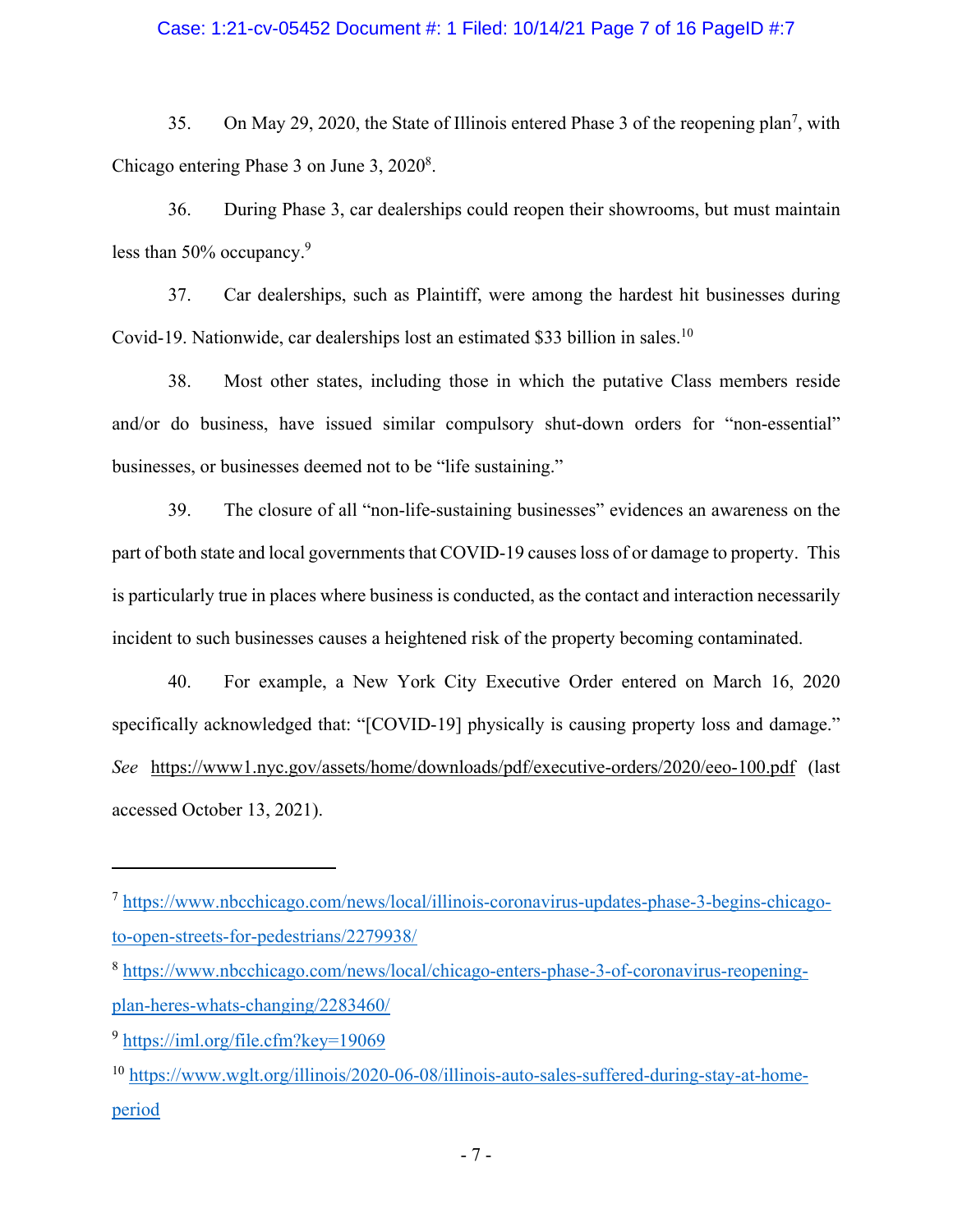#### Case: 1:21-cv-05452 Document #: 1 Filed: 10/14/21 Page 8 of 16 PageID #:8

41. Similarly, in a March 16, 2020 proclamation, the City of New Orleans acknowledged COVID-19's "propensity to attach to surfaces for prolonged periods of time, thereby spreading from surface to person and causing property loss and damage in certain circumstances." *See* https://nola.gov/mayor/executive-orders/emergency-declarations/03162020 mayoral-proclamation-to-promulgate-emergency-orders-during-the-state-of-emergency-due-to-

co/ (last accessed October 13, 2021).

42. In upholding the Governor of Pennsylvania's Proclamation of a state-wide disaster and the Executive Orders mandating the closure of businesses within Pennsylvania, the Pennsylvania Supreme Court noted the significant risk of the spread of the COVID-19 virus, even in locations where the disease has not been detected:

Covid-19 does not spread because the virus is "at" a particular location. Instead it spreads because of person-to-person contact, as it has an incubation period of up to fourteen days and that one in four carriers of the virus are asymptomatic. Respondents' Brief at 4 (citing Coronavirus Disease 2019, "Symptoms," CDC, https://www.cdc.gov/coronavirus/2019-ncov/symptoms-testing/symptoms.html (last accessed 4/9/2020)). The virus can live on surfaces for up to four days and can remain in the air within confined areas and structures. *Id.* (citing National Institutes of Health, "Study suggests new coronavirus may remain on surfaces for days," (Mar. 27, 2020) https://www.nih.gov/news-events/nih-research-matters/studysuggests-new-coronavirus-may-remain-surfaces-days (last accessed 4/9/2020) and Joshua Rabinowitz and Caroline Bartman, "These Coronavirus Exposures Might be the Most Dangerous," The New York Times (Apr. 1, 2020) https://www.nytimes.com/2020/04/01/opinion/coronavirus-viral-dose.html).

*Friends of DeVito v. Wolf*, 227 A.3d 872, 891 (Pa. 2020).

43. Because the COVID-19 virus can survive on surfaces for up to fourteen days, the

Pennsylvania Supreme Court ultimately concluded that "any location . . . where two or more people can congregate is within the disaster area."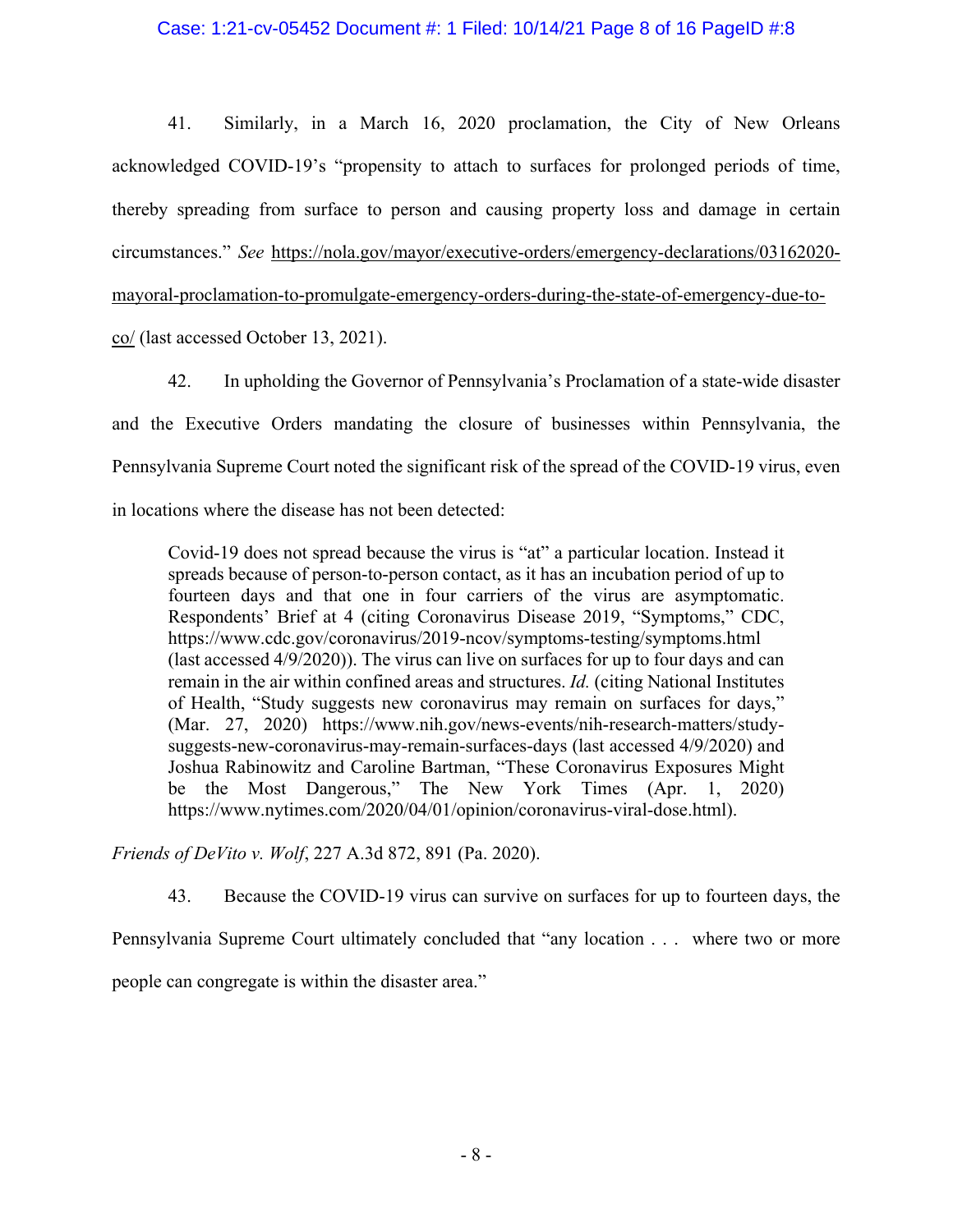#### Case: 1:21-cv-05452 Document #: 1 Filed: 10/14/21 Page 9 of 16 PageID #:9

44. Further, the WHO has indicated that airborne transmission, "particularly in specific indoor locations, such as crowded and inadequately ventilated spaces" poses a significant risk.<sup>11</sup>

45. The CDC has warned that exposure to an individual with COVID-19 for fifteen minutes or more, or close contact within six feet of distance, is enough to justify a personal quarantine.<sup>12</sup>

## **Plaintiff Submits a Claim Under Its "All-Risk" Policy, and Defendant Wrongly Refuses To Honor Its Obligations Respecting Same**

46. As a result of the orders, guidance and protocols issued by the Governor of Illinois, the WHO and the CDC relating to Plaintiff's business (collectively the "**Mandated Shutdown Rules**"), the Covered Property closed its showroom on March 24, 2020. Plaintiff was able to reopen on June 3, 2020, but only at reduced capacity.

47. Plaintiff has incurred, and continues to incur, among other things, a substantial loss of business income, including additional expenses covered under the because of the Mandated Shutdown Rules.

48. Shortly after closing its business Plaintiff provided notice to Defendant of its claim for the interruption to its business.

49. Defendant refused to pay Plaintiff's claim by letter dated May 20, 2020, attached hereto as **Exhibit B.** In its letter, Defendant concludes that, "[y]ou have stated that your loss of business income is due to the government mandate to shut down businesses as a result of the coronavirus, COVID-19; your suspension of business was not caused by 'direct physical loss of or damage to property at premises which are described in the Declarations' and your suspension of business was not caused by 'a Covered Cause of Loss'."

<sup>11</sup> https://apnews.com/648feb226473f9841920abd6ffb004c7

<sup>12</sup> https://www.cdc.gov/coronavirus/2019-ncov/php/public-health-recommendations.html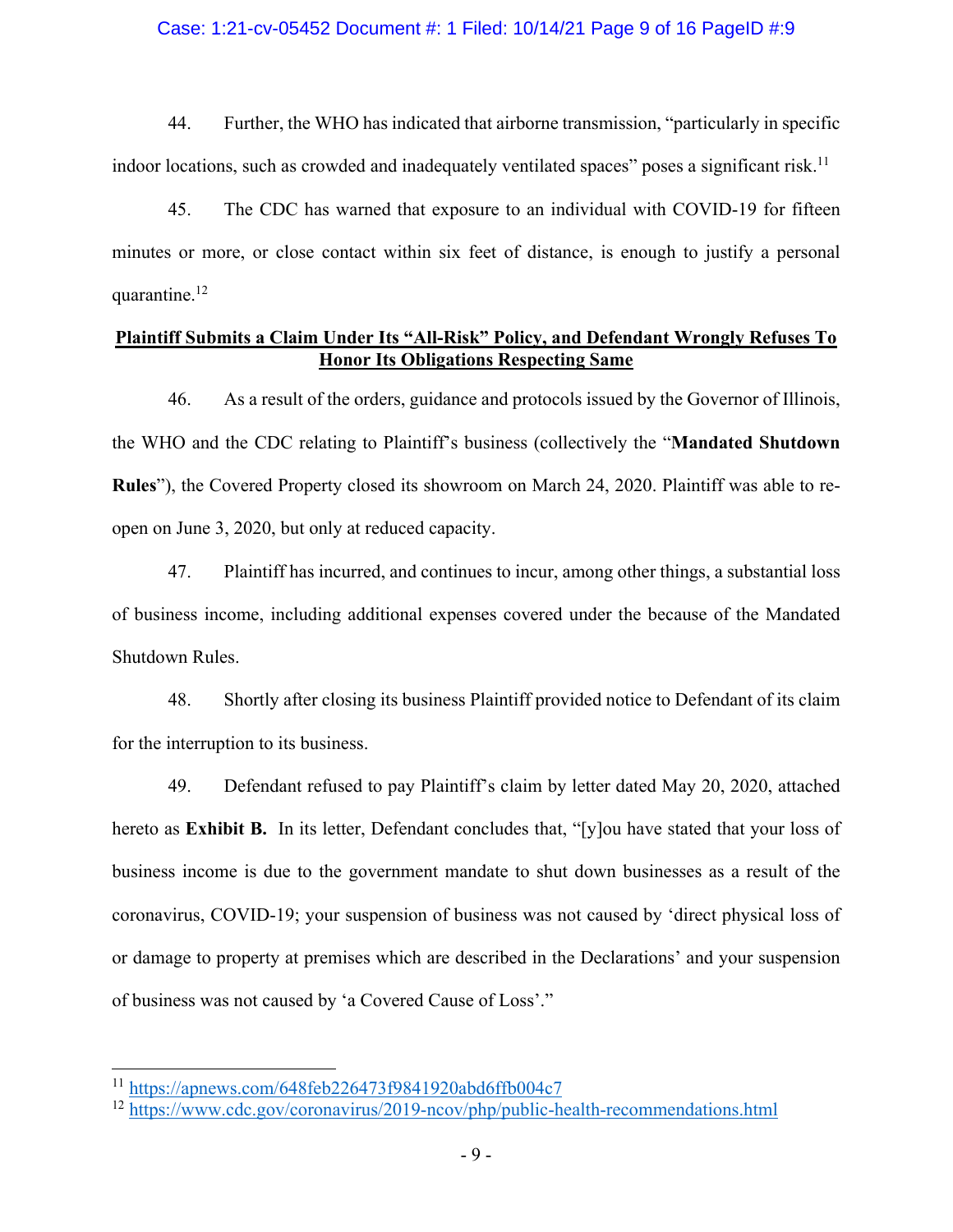## **Contrary To Defendant's Position, Plaintiff's Losses Arise From Direct Physical Loss Or Damage**

50. Plaintiff's Covered Property suffered direct physical loss or damage due to the Mandated Shutdown Rules requiring Plaintiff discontinue its primary use of the Covered Property. The Mandated Shutdown Rules, in and of themselves, constitute a Covered Cause of Loss within the meaning of the Policy.

51. Alternatively, and to the extent the Mandated Shutdown Rules do not constitute a Covered Cause of Loss within the meaning of the Policy, the COVID-19 public health emergency and the ubiquitous nature of the COVID-19 virus caused a direct physical loss or damage to Plaintiff's Covered Property. Specifically, the Covered Property has been rendered unusable for its intended purpose because the highly contagious nature of COVID-19, particularly when people gather inside a building or other closed space for extended periods of time, precludes any meaningful use of the Covered Property.

52. Further, and as an additional basis for coverage under the Policy, the ubiquitous nature of the COVID-19 virus, as explained above, caused direct physical loss or damage to property other than Plaintiff's Covered Property, and such loss or damage resulted in an "action by civil authority" prohibiting access to Plaintiff's Covered Property, within the meaning of the Policy.

## **CLASS ACTION ALLEGATIONS**

53. Plaintiff brings this action individually and as a class action on behalf of the Class, defined as follows:

All policyholders in the United States who purchased commercial property coverage, including business or interruption income (and extra expense) coverage from Defendant and who have been denied coverage under their policy for lost business income after being ordered by a governmental entity, in response to the COVID-19 pandemic, to shut down or otherwise curtail or limit in any way their business operations.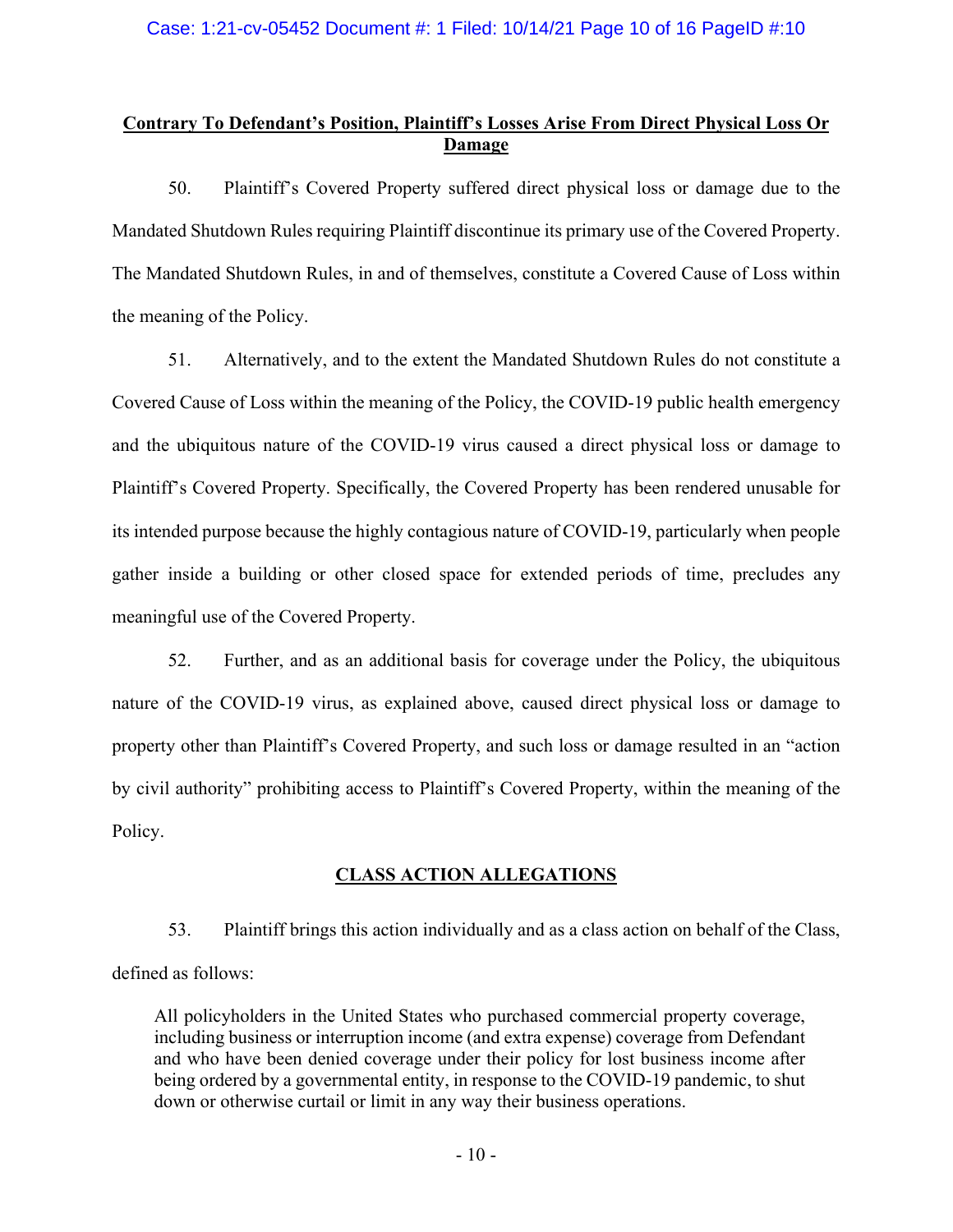#### Case: 1:21-cv-05452 Document #: 1 Filed: 10/14/21 Page 11 of 16 PageID #:11

54. Excluded from the Class are Defendant and its officers, directors, legal representatives, successors, subsidiaries, and assigns. Also excluded from the Class are any judicial officer presiding over this matter, members of their immediate family, and members of their staff.

55. The members of the Class are so numerous and geographically dispersed that joinder would be impracticable. Class members are readily identifiable from information and records in Defendant's possession, custody, or control.

56. There is a well-defined community of interest in the common questions of law and fact affecting the Class members. These common legal and factual questions include, but are not limited to:

- a. whether Defendant owed coverage to Plaintiff and the Class;
- b. whether any exclusions to coverage apply;
- c. whether Plaintiff and members of the Class are entitled to damages and, if so, the measure of such damages; and
- d. whether Plaintiff and members of the Class are entitled to equitable, declaratory and/or other relief, and if so, the nature of such relief.

57. Plaintiff's claims are typical of the claims of the absent class members and have a common origin and basis. Plaintiff and absent Class members are all injured by Defendant's refusal to afford the purchased coverage. Plaintiff's claims arise from the same practices and course of conduct giving rise to the claims of the absent Class members and are based on the same legal theories, namely the refusal to provide insurance coverage for the loss. If prosecuted individually, the claims of each Class member would necessarily rely upon the same material facts and legal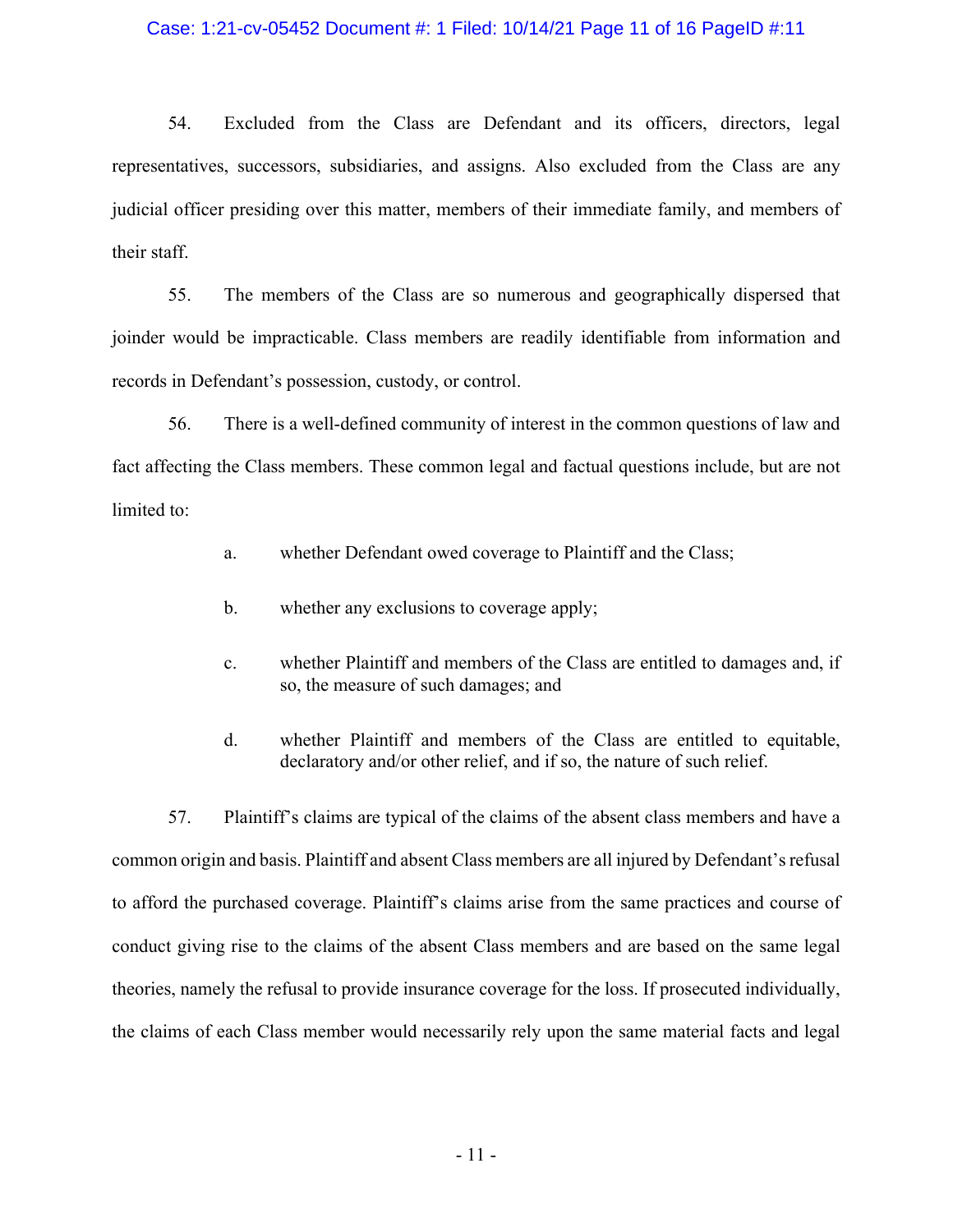#### Case: 1:21-cv-05452 Document #: 1 Filed: 10/14/21 Page 12 of 16 PageID #:12

theories and seek the same relief. Plaintiff's claims arise from the same practices and course of conduct that give rise to the other Class members' claims and are based on the same legal theories.

58. Plaintiff will fully and adequately assert and protect the interests of the absent Class members and has retained Class counsel who are experienced and qualified in prosecuting class action cases similar to this one. Neither Plaintiff nor Plaintiff's attorneys has any interest contrary to or conflicting with the interests of absent Class members.

59. The questions of law and fact common to all Class members predominate over any questions affecting only individual class members.

60. A class action is superior to all other available methods for the fair and efficient adjudication of this lawsuit because individual litigation of the absent Class members' claims is economically infeasible and procedurally impracticable. Class members share the same factual and legal issues and litigating the claims together will prevent varying, inconsistent, or contradictory judgments, and will prevent delay and expense to all parties and the court system through litigating multiple trials on the same legal and factual issues. Class treatment will also permit Class members to litigate their claims where it would otherwise be too expensive or inefficient to do so. Plaintiff knows of no difficulties in managing this action that would preclude its maintenance as a class action.

61. Additionally, the prosecution of separate actions by individual Class members would create a risk of inconsistent or varying adjudications with respect to individual Class members that would establish incompatible standards of conduct for Defendant. Such individual actions would create a risk of adjudications that would be dispositive of the interests of other Class members and impair their interests. Defendant, through its uniform conduct, acted or refused to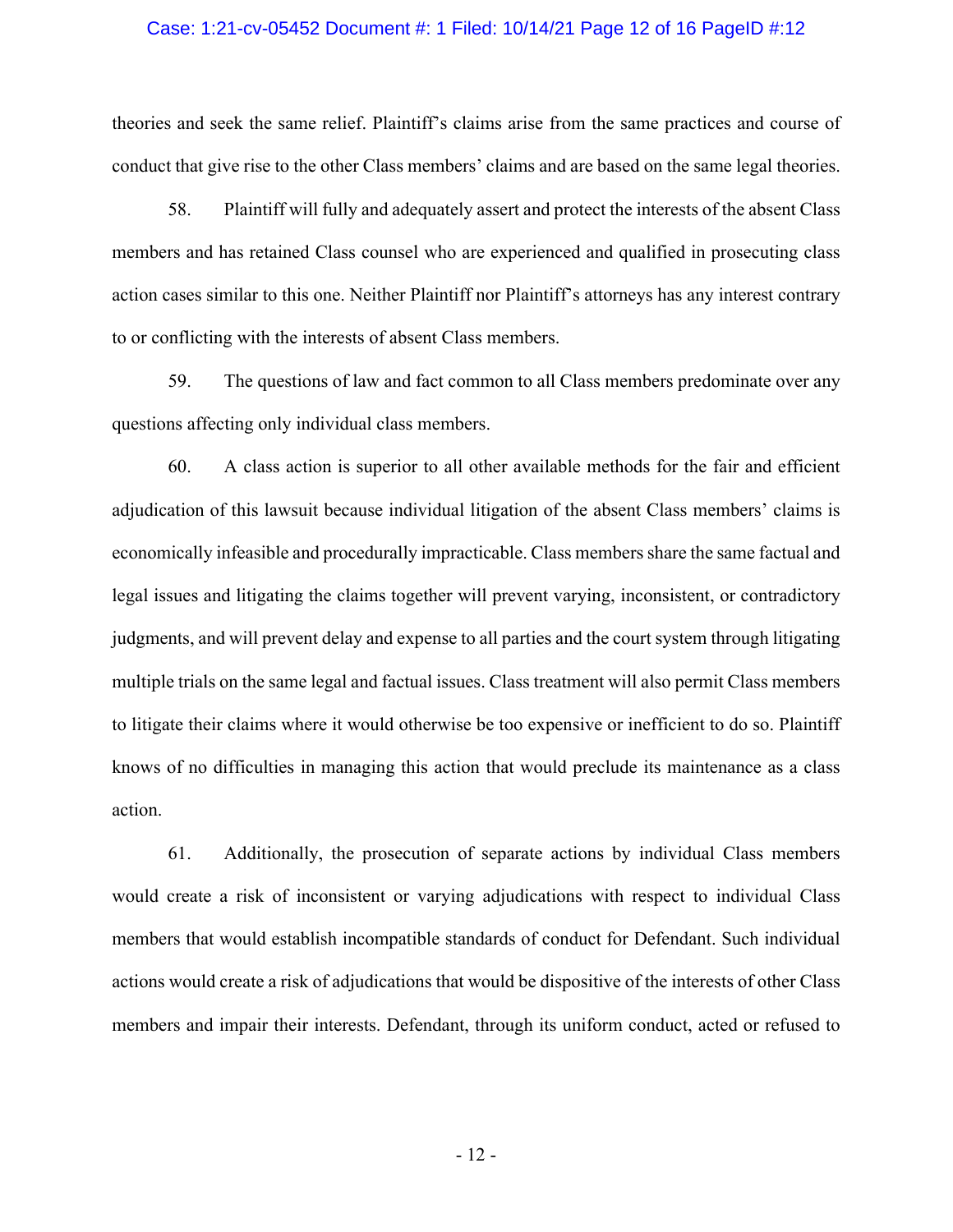#### Case: 1:21-cv-05452 Document #: 1 Filed: 10/14/21 Page 13 of 16 PageID #:13

act on grounds generally applicable to the Class as a whole, making declaratory relief appropriate to the Class as a whole.

#### **COUNT I**

#### **DECLARATORY RELIEF**

62. Plaintiff incorporates by reference each and every allegation set forth above.

63. The Declaratory Judgment Act, 28 U.S.C. § 2201(a), provides that in "a case of actual controversy within its jurisdiction . . . any court of the United States . . . may declare the rights and other legal relations of any interested party seeking such declaration, whether or not further relief is or could be sought." 28 U.S.C. § 2201(a).

64. An actual controversy has arisen between Plaintiff and the Defendant as to the rights, duties, responsibilities and obligations of the parties in that Plaintiff contends and Defendant disputes and denies that the Policy provides coverage to Plaintiff for any current and future lost business income, subject to the limit of liability, for the temporary suspension of Plaintiff's operations.

65. Plaintiff continues to suffer injury and is at risk of future loss as a result of Defendant's failure to abide by its coverage obligation under the Policy.

66. The Policy provides coverage for direct physical loss of or damage to Covered Property.

67. Plaintiff's loss of use, loss of access, and loss of functionality of the Covered Property when the Mandated Shutdown Rules made it unlawful for Plaintiff to fully access, use, and operate its business at the Covered Property, constitutes a loss or damage to the Covered Property under the Policy. Alternatively, the ubiquitous nature of the COVID-19 virus caused a loss or damage to the Covered Property by preventing Plaintiff from using the Covered Property for its intended purpose.

- 13 -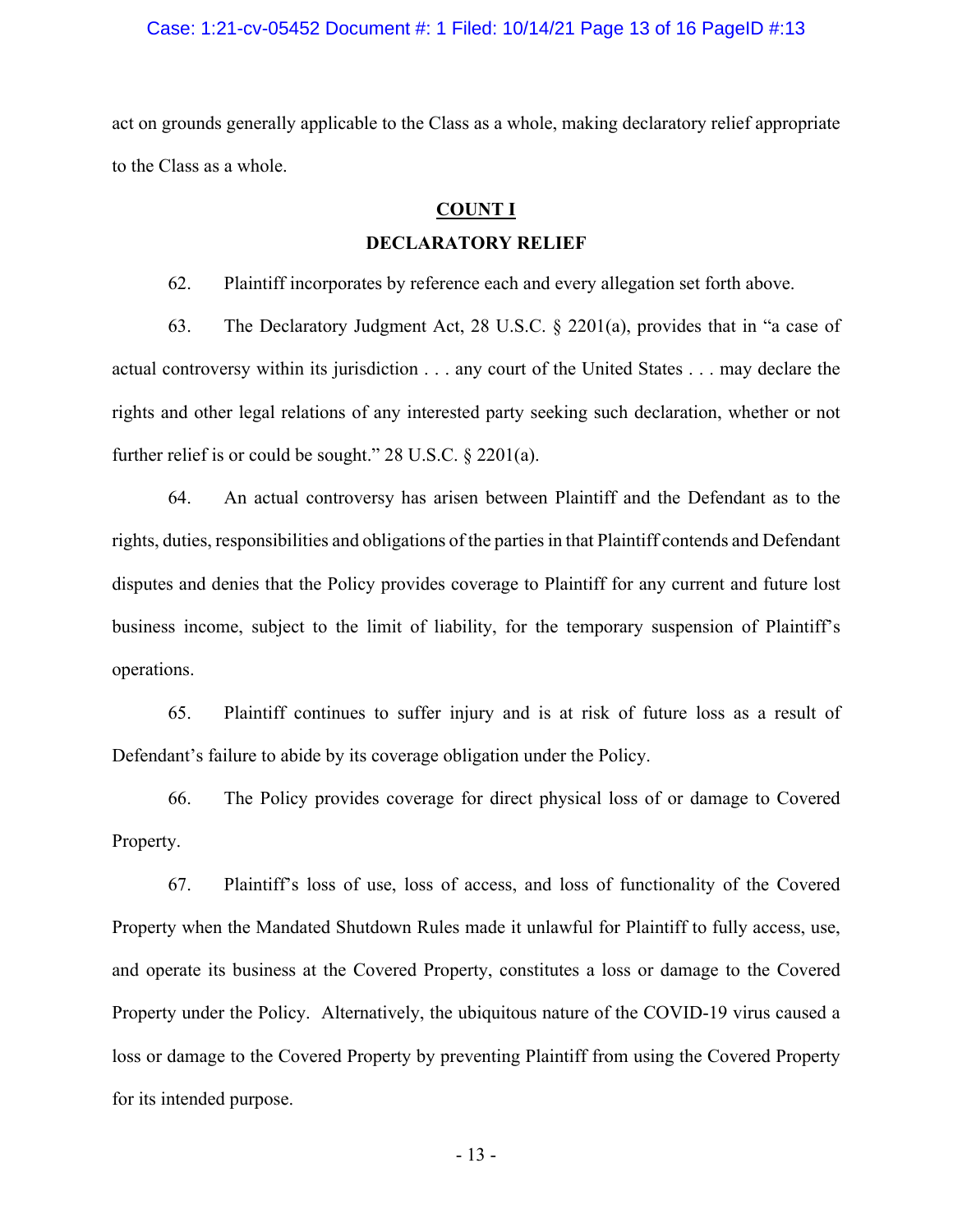#### Case: 1:21-cv-05452 Document #: 1 Filed: 10/14/21 Page 14 of 16 PageID #:14

68. Additionally, the Mandated Shutdown Rules or, alternatively, the ubiquitous nature of the COVID-19 virus, caused a loss or damage to property other than the Covered Property, thereby invoking coverage under the Policy's "Civil Authority" provision for actual loss of Business Income caused by action of civil authority that prohibits access to the premises.

69. The Policy constitutes a valid and binding agreement obligating the Defendant to indemnify Plaintiff for covered losses. Plaintiff has substantially performed or otherwise satisfied all conditions precedent to bringing this action and obtaining coverage pursuant to the Policy and applicable law or, alternatively, Plaintiff has been excused from performance by Defendant's acts, representations, conduct, or omissions.

70. Defendant has failed to indemnify Plaintiff for its covered losses.

71. No exclusion to coverage applies.

72. Plaintiff has suffered and continues to suffer a covered loss under the Policy.

73. Plaintiff, individually and on behalf of the Class, seeks a Declaratory Judgment that there is coverage for its business interruption losses under the Policy.

# **COUNT II BREACH OF CONTRACT**

74. Plaintiff incorporates by reference Paragraphs 1 through 61 above as if fully set forth above.

75. Plaintiff and Defendant entered into a contract of insurance; here, the Policy.

76. As an insurer, Defendant has a duty of good faith and fair dealing towards its insureds, including the obligation to pay for the financial losses suffered by the Plaintiff and members of the Class because of the Mandated Shutdown Rules.

77. Plaintiff and members of the Class had a reasonable expectation that the financial losses suffered because of the Mandated Shutdown Rules would be covered under the Policy.

- 14 -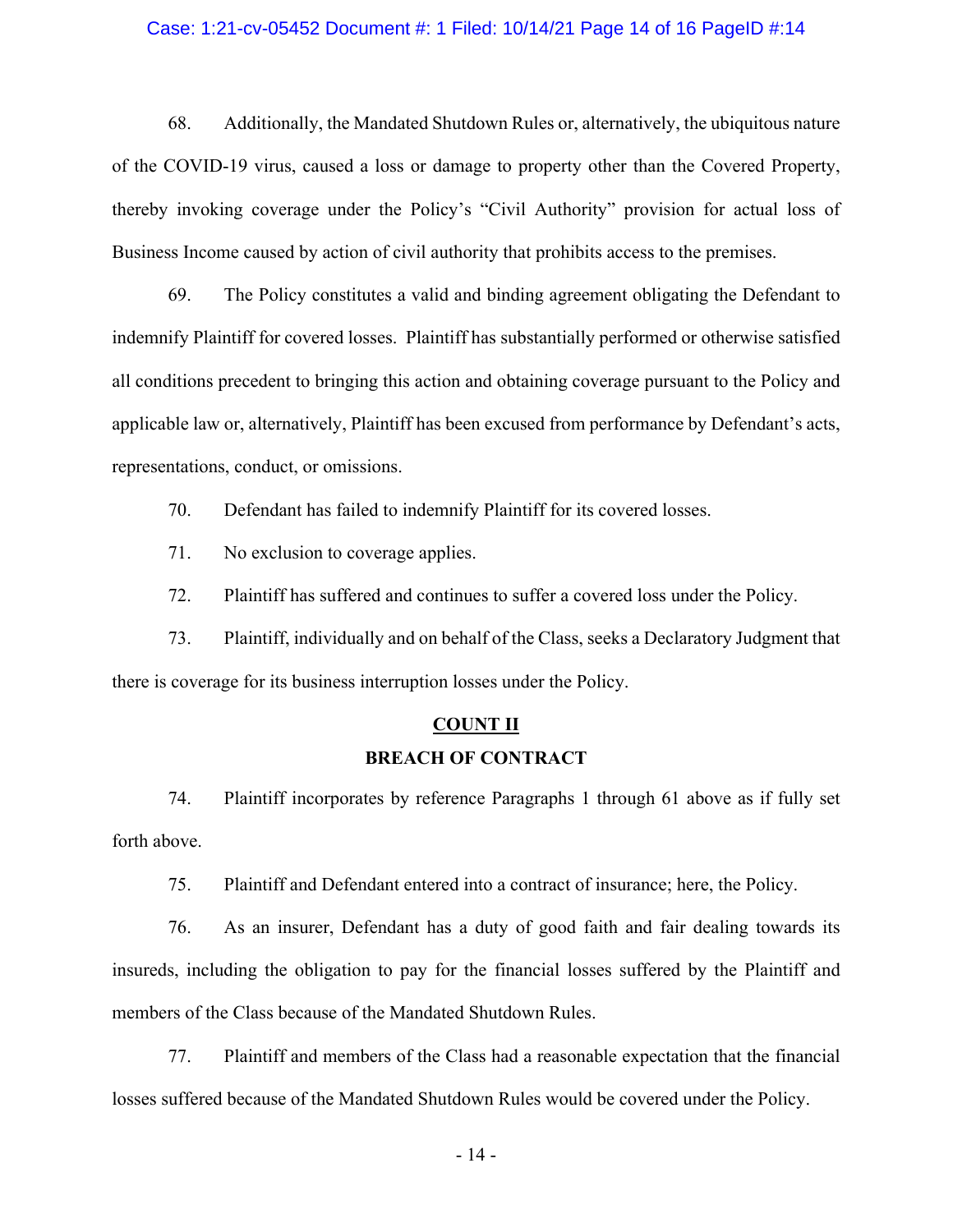#### Case: 1:21-cv-05452 Document #: 1 Filed: 10/14/21 Page 15 of 16 PageID #:15

78. The Class members entered into a substantially identical policy with Defendant.

79. Under the Policy, Defendant agreed to indemnify Plaintiff and the Class for their business losses as a result of a covered loss.

80. Plaintiff and the Class members suffered a covered loss under the Policy.

81. Plaintiff and the Class members timely submitted a notice of claim and satisfied all conditions precedent to receiving the coverage it purchased from Defendant.

82. Defendant breached its contract with Plaintiff and the Class members by failing and refusing to provide the contracted for coverage.

83. Defendant's breach of the contract has caused Plaintiff and the Class to suffer damages in the amount of their unreimbursed business losses or their limits of liability, whichever is lower.

#### **PRAYER FOR RELIEF**

WHEREFORE, Plaintiff herein prays as follows:

1) For a declaration that there is coverage under the Policy for the interruption to Plaintiff's business and the associated business income lost therefrom;

- 2) For damages, costs and attorney's fees; and
- 3) For such other relief as the Court may deem proper.